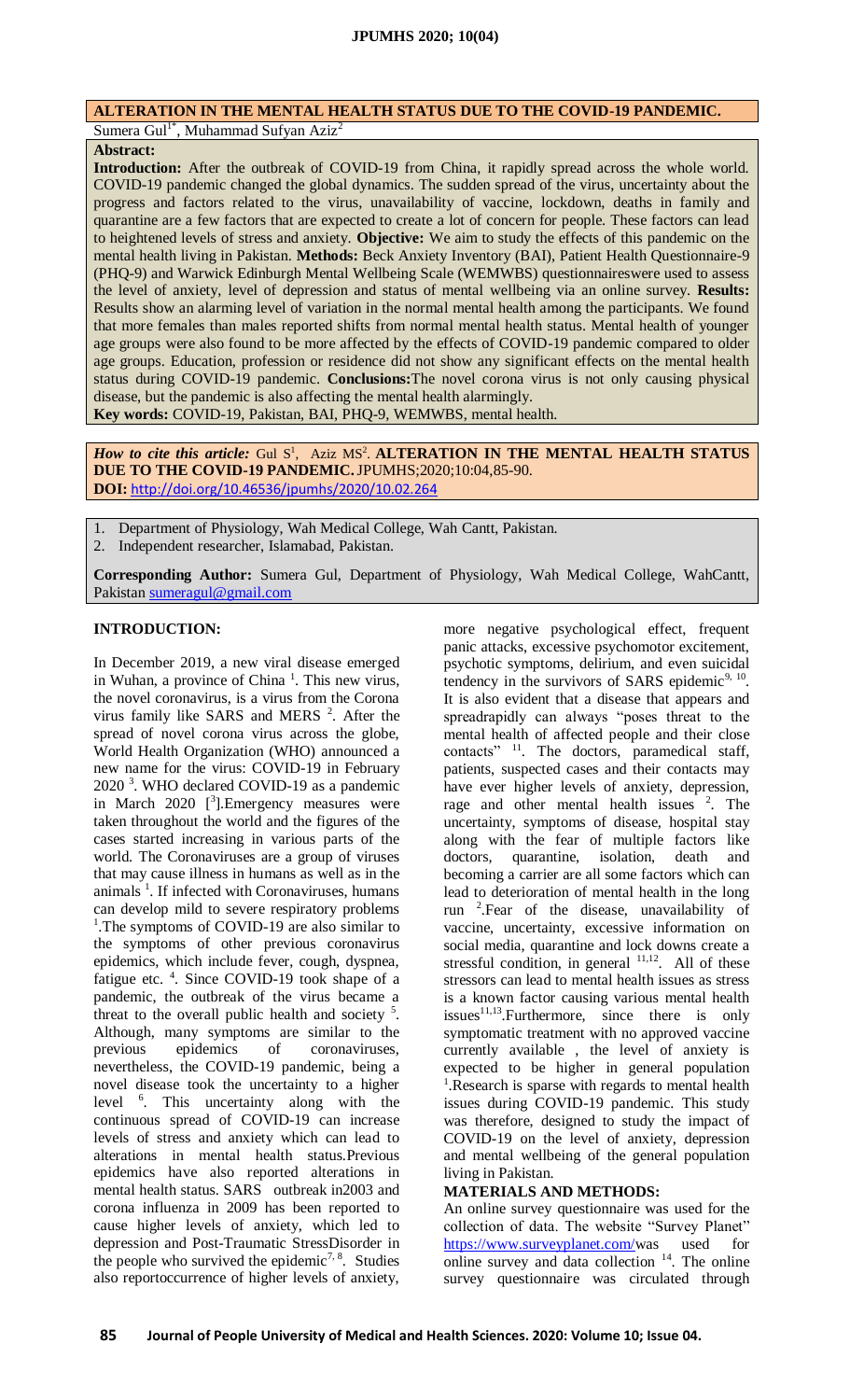various social media forums. The first slide explained the study and people filled the forms with their free will. The time for collection data was 1200hrs on  $10^{th}$  July 2020 till 2300hrs on 13<sup>th</sup>July 2020. A total of 236 people participated in the study. 20 forms had incomplete information, therefore, they were excluded from the study. The questionnaire included demographic information, Beck Anxiety Inventory (BAI) to assess level of anxiety, Patient Health Questionnaire-9 (PHQ-9) to find the level of depression and the Warwick Edinburgh Mental Wellbeing Scale (WEMWBS)for the level of mental wellbeing <sup>15-17</sup>. This study was conducted in accordance with the Declaration of Helsinki.

**Beck Anxiety Inventory (BAI):** The BAI is a self-reporting anxiety assessing tool which uses 21 questions to screen the intensity of anxiety.It measures not only the physiological and emotional symptoms, but it also determines the symptoms related to the cognition. The participants filled the BAI on basis of their symptoms occurring over last 1 month. The fourpoint scale (0 to 3) used was as previously described  $^{15}$ . Where 0 means 'not at all' and 4 means 'severely – it bothered me a lot'. The total score of the BAI was from 0-63 showing increasing level of anxiety from low/no anxiety to concerning level of anxiety.

**Patient Health Questionnaire-9 (PHQ-9):**PHQ-9 is based on 9 criteria of DSM-IV disorders to assess the occurrence of depression on the basis of the symptoms occurring over last 2 weeks<sup>16</sup>.It is hence a dual tool that can diagnose depressive disorders and establish level of severity of the disorder using same nine criteria items. PHQ-9 is a tool with analogous specificity and sensitivity to other measurement instruments <sup>16</sup>. A four-point scale (0 to 3) was used explaining the occurrence of symptoms over the period of last 2 weeks. Where 0 means 'not at all', 1 means 'sometime', 2 means 'often' and 3 means 'nearly every day'. The total score of the PHQ-9 was from 0-27 showing increasing level of depression from minimal/no depression to severe depression.

**Warwick Edinburgh Mental Wellbeing Scale (WEMWBS):**The WEMWBS is a known tool for assessing mental wellbeing. It is a 14 itemself-reporting questionnaire  $17$ . The participants had to rate their responses on the basis of their feelings over the last two weeks. A five-point scale of 1 to 5 was used. Where 1 to 5 showed the increasing frequency of symptoms from 'none of the time' to 'all of the time'. On the basis of the scale the minimum score can be 14 and maximum score can be 70. Higher scores showed high mental wellbeing.

**Statistical Analysis:** SPSS version 22.0 was used to analyze the data. Descriptive statistics is used to report the demographic data. Pearson correlation is used to study the relationship of gender, surviving COVID-19, occurrence of COVID-19 in family and deaths in family due to COVID-19 with the level of anxiety, level of depression and level of mental wellbeing during the COVID-19 pandemic. One-way ANOVA is used to study the relationship of age groups, education, profession and residence with the level

of anxiety, level of depression and level of mental wellbeing during the COVID-19 pandemic. **RESULTS:**

Table 1 shows the demographic data of the participants. Out of total 236 participants, 213 filled the questionnaire completely. Therefore, the data presented is of the 213 complete forms. The results are presented in percentages. Table 2 shows the frequency of level of anxiety, level of depression and level of mental wellbeing in the participants during COVID-19 pandemic. The results show that there is a higher occurrence of anxiety among the general population (42.7% of moderate anxiety and 50.7% with concerning level of anxiety). Level of depression is also found to be more. An alarming finding of the study is the lower number of people with a higher wellbeing. The people with higher mental wellbeing were only 3.8%. However, 59.2% people showed a lower mental wellbeing and 37.1% people had average mental wellbeing. The result suggest an alarming alteration in mental health status of people due to COVID-19 pandemic. Mean level of anxiety in our participants is found to be  $38.11 \pm 12.57$  which is the range for concerning level of anxiety according to BAI. The mean level of depression was 9.3±7.02 which is in the range for mild to moderate depression according to PHQ-9. The mean score for mental wellbeing was 39.88±11.78, which is in the range for the average mental wellbeing.Table 3 shows the level of anxiety, level of depression and level of mental wellbeing among different genders in the participants during COVID-19 pandemic. Gender showed a significant relationship with anxiety (r 0.139, p<0.05), depression (r 0.171, p<0.05) and mental wellbeing (r  $0.310$ ,  $p<0.01$ ) following Pearson correlation. More females are having concerning level of anxiety, while occurrence of moderate anxiety is more in males during COVID-19 pandemic. More males than females have minimal to mild depression while moderate, moderately severe and severe depression is found more in females. Males generally show a higher number of people in each group of mental wellbeingstatus. More men than women reported to have contacted COVID-19 (27.03 % males and 23.02 % females). Significant relationship was found between surviving COVID-19 and depression (r  $-0.158$ ,  $p<0.05$ ) but a nonsignificant relationship of surviving COVID-19 with anxiety  $(r -0.134, p>0.05)$  and with mental wellbeing (r 0.086, p>0.05) was found following Pearson correlation. A significant relationship was found between occurrence of COVID-19 in family with the anxiety level anxiety(r -0.167, p<0.05) but a non-significant relations with depression  $(r-0.158, p> 0.05)$  and mental wellbeing was  $(r -0.05, p>0.05)$  following Pearson correlation. The deaths that occurred in families and friends showed a significant correlation with the level of anxiety (r -0.328, p<0.01), level of depression(r  $-0.223$ , p<0.01), but a non-significant relationship with level of mental wellbeing (r 0.003, p>0.05) following Pearson correlation during COVID-19 pandemic.Table 4 shows level of anxiety, level of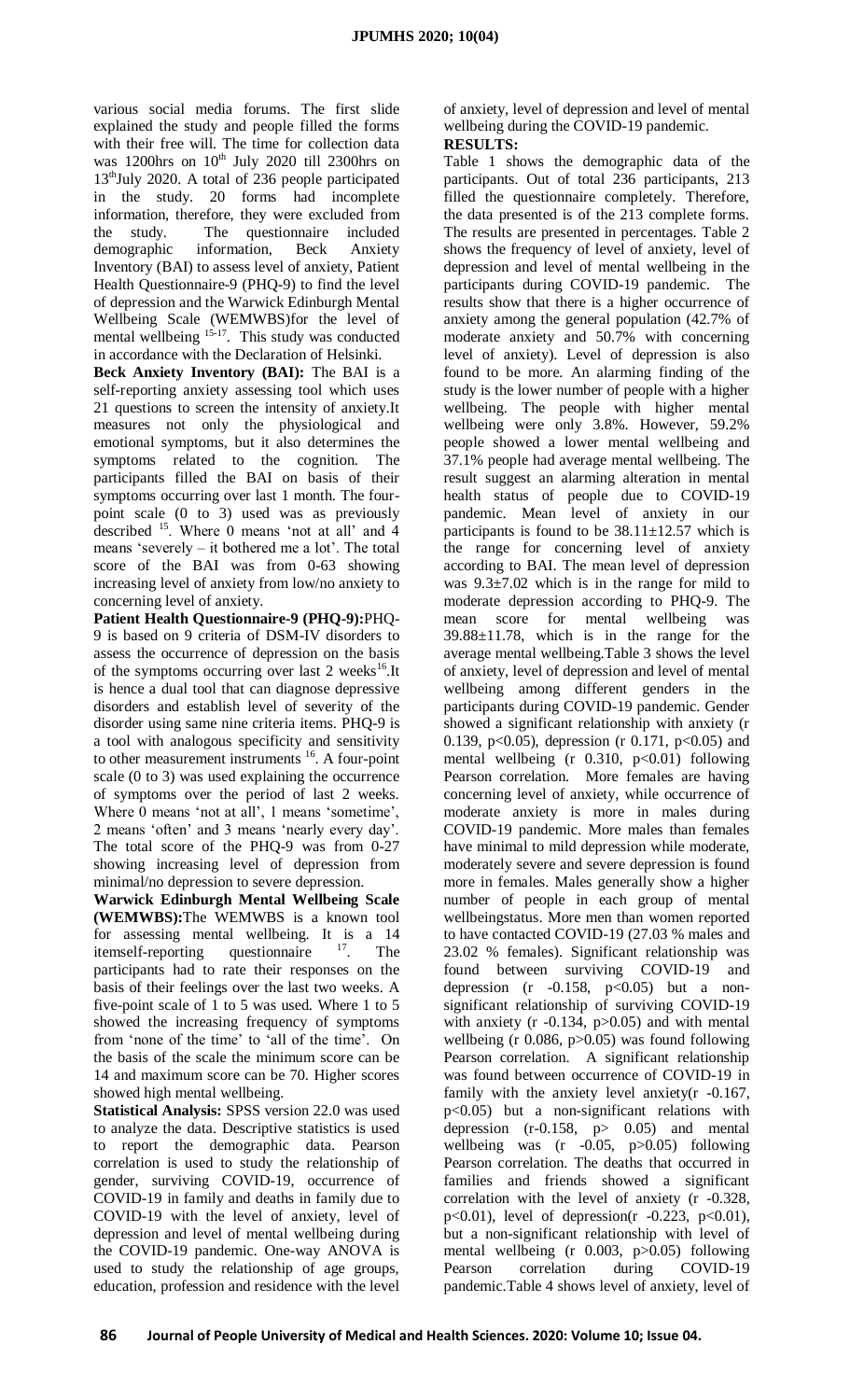depression and level of mental wellbeing among different age groups in the participants during COVID-19 pandemic. Exploring the data showed that higher levels of anxiety and depression were seen more in younger age groups. Younger age groups also showed lesser mental wellbeing compared to older age groups. People older than age 50 showed lesser levels of anxiety and depression and a better mental wellbeing. A significant relationship was found between age and the level of anxiety (F=2.52 df5, 212 p<0.05), depression (F=3.88 df5, 212 p<0.01) and mental wellbeing  $(F=6.98 \text{ df}5, 212p<0.01)$ following one-way ANOVA. Education did not show any significant relationship with the level of anxiety (F 0.060 df4, 212 p>0.05), depression  $(F=0.902, df4, 212 p>0.0.5)$  and mental wellbeing

 $(F=1.87 \text{ df}4, 212 \text{ p} > 0.05)$  following one-way ANOVA. No relationship was found between the area of residence with the level of anxiety (F=0.89 df4, 212 p>0.05), depression (F=0.255 df4, 212 p>0.05) and mental wellbeing  $(F=0.176)$ df4, 212 p>0.05) following one-way ANOVA. Profession was significantly related with mental wellbeing  $(F=3.29 \text{ df}6, 212 \text{ p} < 0.01)$  and depression (F2.84 df6, 212 p<0.05). However, no significance was found between level of anxiety  $(F=1.66$  df6, 212 p $>0.05$ ) and profession following one-way ANOVA.

| Table 1. Demographic data      |                         | Percentage        |
|--------------------------------|-------------------------|-------------------|
| Gender                         | <b>Males</b>            | 34.7              |
|                                | <b>Females</b>          | 65.3              |
| Age groups                     | < 20                    | 30.5              |
|                                | $21 - 30$               | 45.1              |
|                                | $31 - 40$               | 14.1              |
|                                | $41 - 50$               | 6.1               |
|                                | $51 - 60$               | 1.9               |
|                                | $>60$                   | 2.3               |
| Residence                      | Punjab                  | 80.8              |
|                                | Sindh                   | 11.7              |
|                                | Khyber Pakhtoonkhah     | 3.8               |
|                                | <b>Baluchistan</b>      | 0.9               |
|                                | <b>Kashmir</b>          | 2.8               |
| Education                      | Primary                 | 0.9               |
|                                | Secondary               | 19.7              |
|                                | <b>Bachelor</b>         | 54.0              |
|                                | <b>Masters</b>          | 21.6              |
|                                | Phd and above           | $\overline{3.8}$  |
| Profession                     | <b>Student</b>          | 48.4              |
|                                | Doctors and paramedical | $\overline{22.1}$ |
|                                | <b>Business</b>         | 2.8               |
|                                | Government employee     | $\overline{3.8}$  |
|                                | Professional            | 10.3              |
|                                | Retired                 | 0.5               |
|                                | Others/House wife       | 12.2              |
| <b>COVID-19 Survivor</b>       |                         | 24.4              |
| COVID-19 in family and friends |                         | 57.3              |
| Death due to COVID-19          |                         | 37.1              |

| participants during COVID-19 pandemic. | <b>Table 2.</b> Frequency of level of anxiety, level of depression and level of mental wellbeing in the |            |
|----------------------------------------|---------------------------------------------------------------------------------------------------------|------------|
|                                        |                                                                                                         | Percentage |
| <b>Anxiety (BAI)</b>                   | Low anxiety                                                                                             | 6.6        |
|                                        | Moderate anxiety                                                                                        | 42.7       |
|                                        | Concerning level of anxiety                                                                             | 50.7       |
| Depression (PHQ-9)                     | Minimal/No depression                                                                                   | 30.5       |
|                                        | Mild depression                                                                                         | 27.7       |
|                                        | <b>Moderate depression</b>                                                                              | 18.3       |
|                                        | Moderately severe depression                                                                            | 13.1       |
|                                        | Severe depression                                                                                       | 10.3       |
| Mental wellbeing (WEMWBS)              | Low mental wellbeing                                                                                    | 59.2       |
|                                        | Average mental wellbeing                                                                                | 37.1       |
|                                        | High mental well being                                                                                  | 3.8        |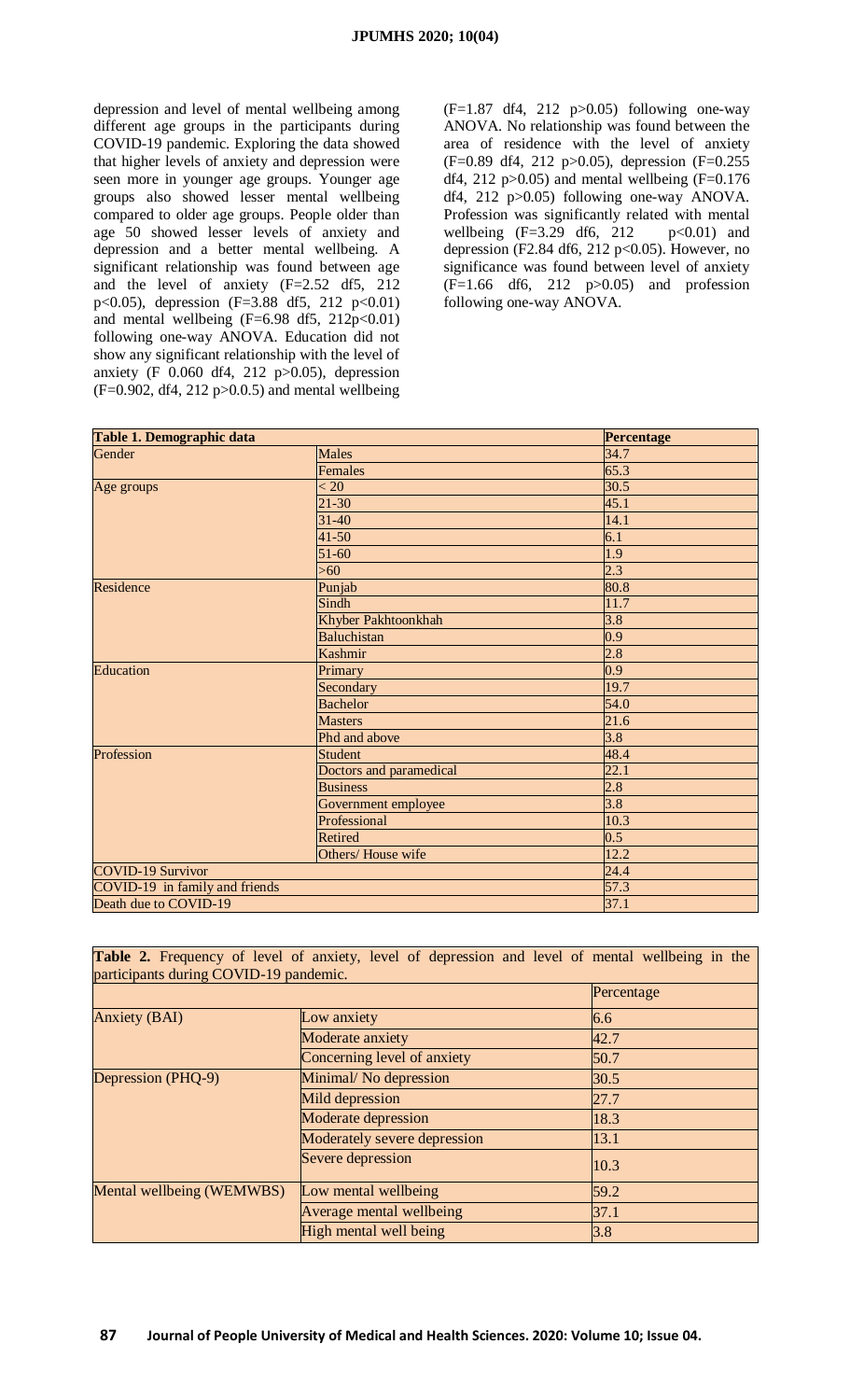#### **JPUMHS 2020; 10(04)**

**Table 3.** Level of anxiety, level of depression and level of mental wellbeing among different genders in the participants during COVID-19 pandemic. \*p<0.05 and \*\*<0.01 following Pearson correlation.

|                              | Percentage |        |
|------------------------------|------------|--------|
|                              | Male       | Female |
| <b>COVID</b> survivor        | 27.03      | 23.02  |
| <b>COVID</b> in family       | 66.22      | 52.51  |
| Deaths due to COVID          | 45.95      | 32.37  |
| <b>Anxiety</b> *             |            |        |
| Low anxiety                  | 6.76       | 6.47   |
| Moderate anxiety             | 51.35      | 38.13  |
| Concerning level of anxiety  | 41.89      | 55.39  |
| Depression *                 |            |        |
| Minimal depression           | 37.84      | 26.61  |
| Mild depression              | 31.08      | 25.60  |
| Moderate depression          | 14.86      | 20.15  |
| Moderately severe depression | 10.81      | 14.39  |
| Severe depression            | 5.41       | 12.95  |
| <b>Mental Well-being **</b>  |            |        |
| lower mental well-being      | 55.41      | 51.15  |
| average mental well-being    | 39.19      | 35.97  |
| high mental well-being       | 5.41       | 2.87   |

**Table 4.** Level of anxiety, level of depression and level of mental wellbeing among different age groups in the participants during COVID-19 pandemic. \*p<0.05 and \*\*<0.01 following one- way ANOVA.  $\leq$  20 years 21-30 years 31-40years 41-50years 51- 60years >60 years **COVID positive** 30.76 22.92 23.33 15.38 0.00 80 **Anxiety \*** No or Low anxiety  $\begin{array}{ccc} |3.07 \end{array}$   $\begin{array}{ccc} |7.29 \end{array}$   $\begin{array}{ccc} |6.67 \end{array}$   $\begin{array}{ccc} |0.00 \end{array}$   $\begin{array}{ccc} |60.00 \end{array}$ Moderate anxiety 47.69 38.54 33.33 53.85 100.00 40.00 Concerning level of anxiety  $\begin{vmatrix} 49.23 \\ 49.23 \end{vmatrix}$  54.17  $\begin{vmatrix} 60.00 \\ 60.00 \end{vmatrix}$  46.15  $\begin{vmatrix} 0.00 \\ 0.00 \end{vmatrix}$  0.00 **Depression \*\*** No depression 24.61 26.04 33.33 53.85 50.00 100.00 Mild depression 33.84 25.00 26.67 23.08 50.00 0.00 Moderate depression  $\begin{array}{|l} \hline 20 \end{array}$  18.75 16.67 23.08 0.00 0.00 Moderately severe depression 15.38 13.54 16.67 0.00 0.00 0.00 Severe depression 6.15 16.67 6.67 0.00 0.00 0.00 **Mental Well-being \*\*** Lower mental well-being 66.15 64.58 50.00 38.46 0.00 20.00 Average mental well-being 33.84 32.29 46.67 61.54 75.00 20.00 High mental well-being  $\begin{array}{ccc} \vert 0 \vert\vert & \vert 3.13 \vert & \vert 3.33 \vert & \vert 0.00 \vert & \vert 25.00 \vert & \vert 60.00 \vert \end{array}$ 

### **DISCUSSION:**

The available information about the psychological impact of the previous coronavirus epidemics, which are similar of COVID-19, is very limited  $10, 18$ . COVID-19 belongs to the same

corona virus family as that of SARS. However, we also have a very limited information about the psychological effects of COVID-19 pandemic, since it is a new disease. To our knowledge, there is no reported data showing the levels of anxiety, depression and mental wellbeing from the people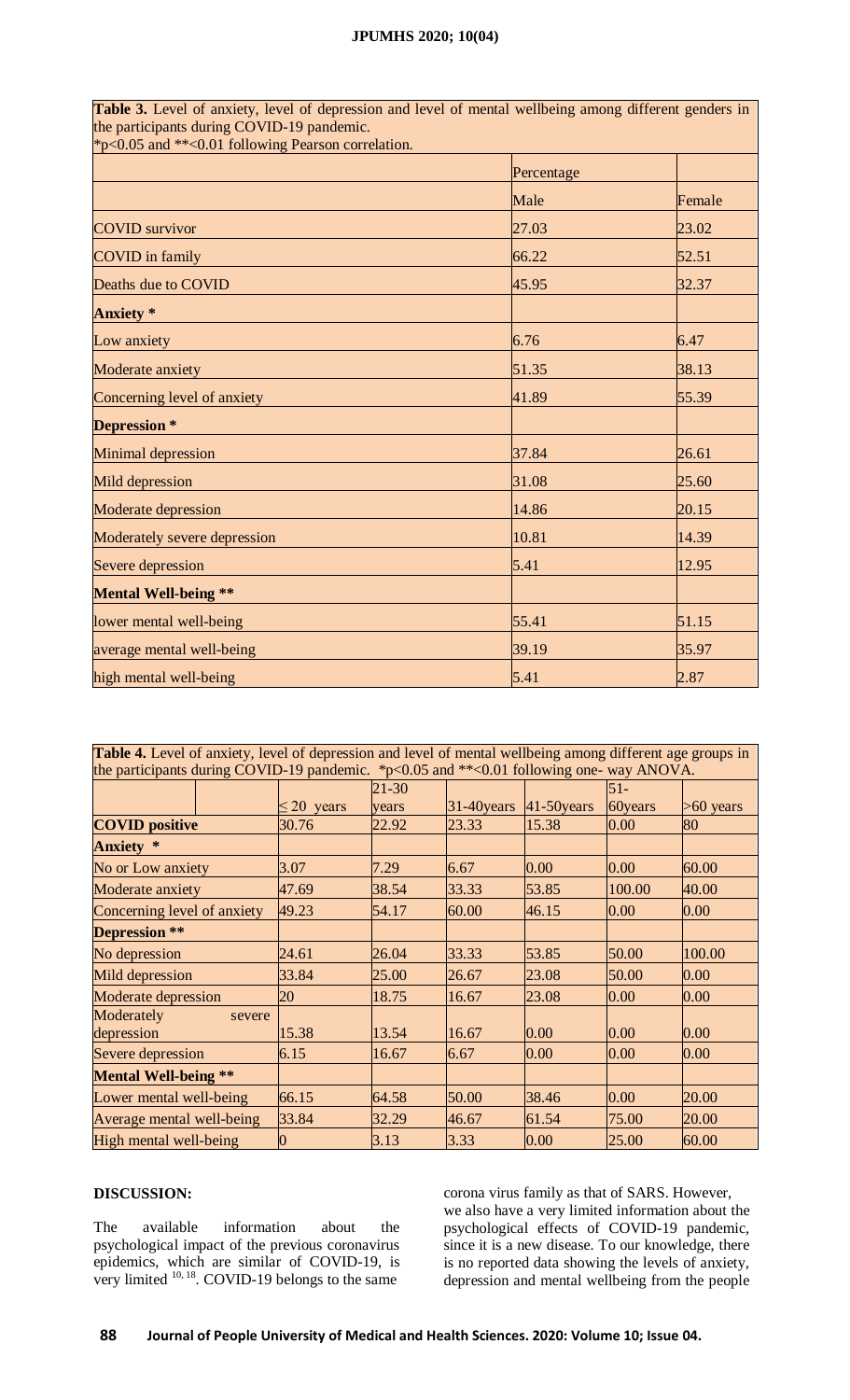of Pakistan during COVID-19 pandemic. The current study therefore, assesses the prevalence of various psychological alterations which can be associated to COVID-19 pandemic in Pakistan through an online survey. The results of the current study suggest a higher rate of anxiety, depression as well as lower mental wellbeing among the Pakistani population during the COVID-19 pandemic.

We report that 24.4% of the participants were COVID-19 survivors and 37.1 % of people reported deaths of their family members of friends due to COVID-19. The figures of the confirmed COVID-19 cases were 261,916 and the number of confirmed deaths due to COVID-19 were 5,522 asof  $18^{th}$  July 2020<sup>19</sup>. We also found that 57.3% of the total participants had a near family member of friend who got infected with COVID-19. Comparing these figures with the official confirmed figures, we have found a higher number of people who got infected with COVID-19 <sup>19</sup>. The reason can be that the people who report for the testing are only the tip of the iceberg and the real number of cases are more than the official figures show. This can be due to the fact price of COVID-19 tests, compliance of the people and unavailability of the test kits.

A high level of anxiety, depression and lesser wellbeing was reported very recently <sup>11</sup>. We also found alarming levels of anxiety, depression and lower mental wellbeing in our population. Almost half of the participants had concerning level of anxiety, around 70% of the people had some level of depression and more than half of the people had low level of mental wellbeing. This higher rate of mental health problems might be due to the ambiguity and little information about the COVID-19. Previously published data about SARS and other epidemics also reported higher levels of anxiety, depression, negative psychological effect, panic attacks and other disturbances in mental health status of people who survived SARS epidemic  $7-10$ . It was also reported that aspects like quarantine can induce many stress elevating factors like loneliness, monotony, rage, anxiety, and depression  $2$ .

Studies suggest that females are affected twice as higher due to stress and anxiety related problems  $20,21$ . We found that more females have concerning level of anxiety than males. More females have higher levels of various severity of depression than males. More males have higher levels of mental wellbeing than women. On the contrary, more males than females showed a low mental wellbeing as well.These levels can be due to the reason that COVID-19 is affecting the mental health of both men as well as women.Although previous reported data shows a non-significant gender differences in anxiety during COVID-19<sup>11</sup>. However, we report a significant relationship of gender with anxiety, depression and mental wellbeing.

Previous data shows that age group of 21-40 years is most vulnerable age group regarding their mental health status and alcohol consumptions than other age groups during the COVID-19 pandemic<sup>11</sup>. Similarly, we found a significant correlation in the agegroups regarding anxiety level, level of depression and mental wellbeing. People of all ages are affected by the consequences of the pandemic. However, we found that younger people are the most prone age groups that is affected with COVID-19. They show higher levels of anxiety, depression and a lower level of mental wellbeing when compared with older age groups. Study suggested that stress can easily be triggered in young people as they are faster to gather all type of information via various sources through social media <sup>22</sup>. Although the death rate is highest among the people of 75+ years (14.3%) followed people of age group of 65-74 years (6.5%) when compared with younger people of age 18-44 years (0.8%) and age group of  $\leq$ 17 years (0.02%)<sup>23</sup>. It is evident from our and previous data that despite more fatality rate in older age groups, younger age groups are more risk of psychological disturbances.

### **CONCLUSION:**

The present study gives an insight of the undesirable psychological effects of theCOVID-19 pandemic. Current study shows that the COVID-19 pandemic is substantially affecting the mental health of general population. Although the number of cases in Pakistan are declining (2085, July 17<sup>th</sup> 2020 vs. 6825 on June 14<sup>th</sup> 2020) it is expected that the pandemic will leave long term effects on the mental health of the people  $19$ . The higher levels of anxiety, depression and a lower mental wellbeing found in our study can very easily lead to a potent psychiatric disorders in the long run. More studies are required to study the effects of the COVID-19 pandemic on a larger number of participants.

There are several limitations of the present study. The number of participants is 213. The study needs to be repeated with a bigger sample size to produce more significant results. We used self-<br>reporting questionnaires. We got the reportingquestionnaires. We got the questionnaires filled via online survey as physical interviews were not possible. There are chances of social desirability bias due to selfadministration of the questionnaires. English is not first language of Pakistani. Understanding of the questionnaire, without the interviewer to translate all the questions in local language can also be a limitation. Possibility of irrational and misleading feedbacks is also there.

**ETHICS APPROVAL:** The ERC gave ethical review approval

**CONSENT TO PARTICIPATE:** written and verbal consent was taken from subjects and next of kin

**FUNDING:** The work was not financially supported by any organization. The entire expense was taken by the authors